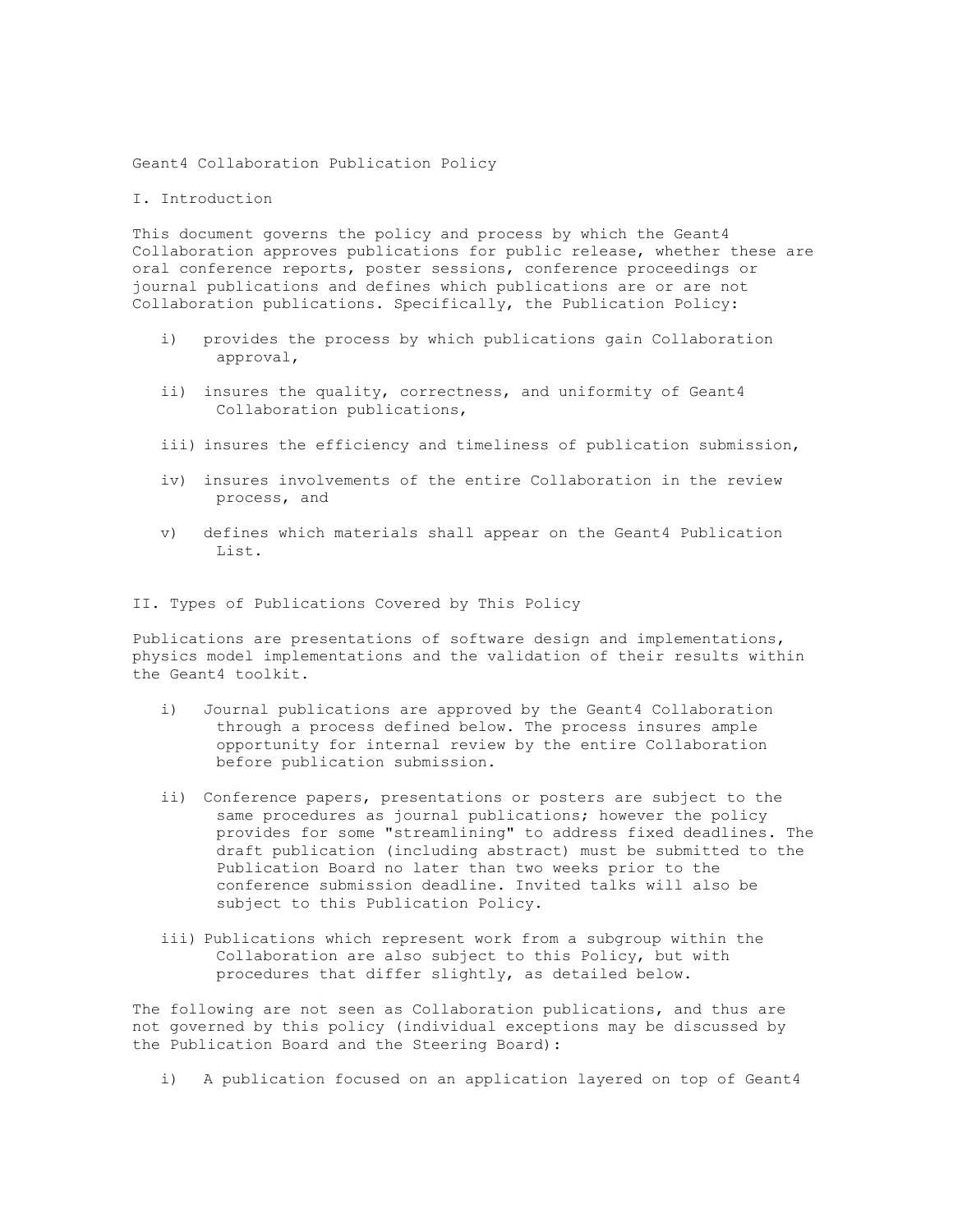- ii) A publication evenly comparing Geant4 results with those of other simulation tool(s)
- iii) A publication discussing validation results not coordinated by the responsible Geant4 working group(s) and without the involvement of the author(s)/maintainer(s) of the relevant physics model(s)
- iv) A thesis submitted to a university
- v) A proposal/report submitted to a funding agency
- vi) A presentation made only at a meeting organized by the Geant4 Collaboration, such as a Technical Forum, users workshop or tutorial
- vii) A report presented by a Geant4 collaborator to a closed meeting of another collaboration to which that same Geant4 collaborator (or their institution) belongs

A publication not accepted by the Geant4 Publication Board (because of missing an internal deadline, refusing to follow the recommendations of the Board, or any other reason) will not be classified as a Collaboration Publication. The publication policy does not forbid a Geant4 collaborator from disseminating such a publication as his or her own work or with his or her external co-authors, but such publications are seen as external to the Geant4 Collaboration and are not included in the Geant4 Collaboration publication list.

III. Publication Board

A permanent Publication Board will monitor the internal approval process of all Geant4 publications.

- i) The Publication Board will appoint a Review Team for each publication, commencing at the request of the original authors. The appointment shall be made without delay (typically within three working days). In the case of conference submissions or publications of highly competitive work, the Board will establish deadlines to appropriately expedite the work.
- ii) The Publication Board will determine whether the work is within the scope of a Collaboration Publication and will enforce this publication policy. As necessary, decisions may be referred to the Steering Board.
- iii) The Publication Board will resolve conflicts that might arise during the approval process of an individual publication. As necessary, issues may be referred to the Steering Board.
- iv) The Publication Board will be responsible for the approval of all publications, taking into consideration the recommendation of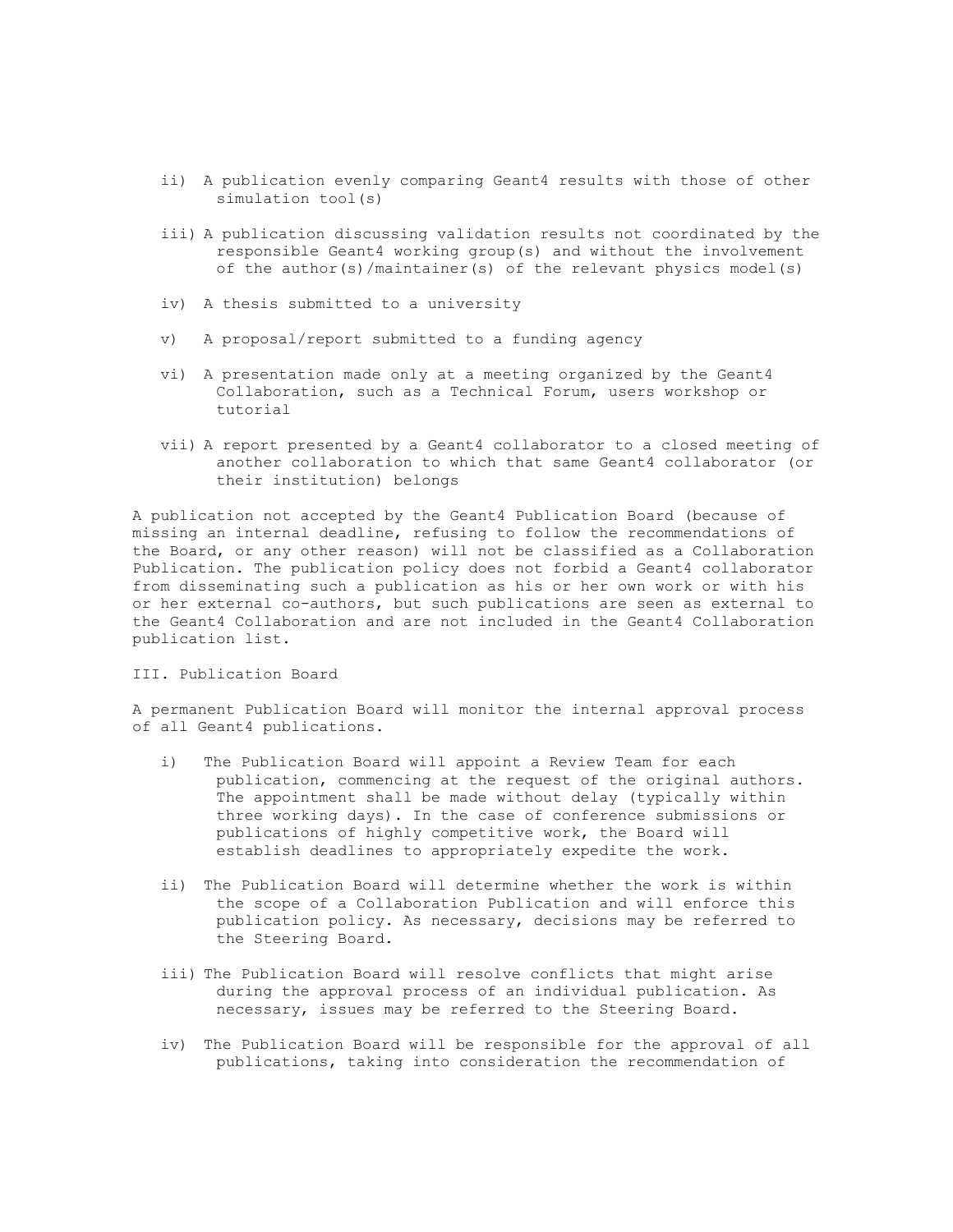the Review Team. The primary author(s) must receive approval from the Publication Board prior to submission for publication.

- v) The Publication Board will oversee the Publication List, the central registry of all Geant4 publications.
- vi) The Publication Board will monitor the internal review process and make recommendations to the Steering Board if/when changes to publication policy are deemed necessary.

Membership: The Publication Board will consist of three members from the Steering Board, each serving three years, with one member being replaced each year. New members will be appointed by the Steering Board.

IV. Review Teams

There will be separate Review Teams for each individual publication. The Review Team is appointed for each publication by the Publication Board.

- i) The Review Team will review the publication and will certify that the publication's preparation has been carried out according to the highest standards and that the contents are correct. If necessary, the presentation will be returned to the author(s) for revision.
- ii) The Review Team will ensure that the publication together with relevant supporting documentation is made available to the Collaboration in a timely manner.
- iii) The Review Team will assist the authors in gathering and addressing comments from Collaboration members. This process should converge as rapidly as possible (typically two weeks and no longer than one month). For conference presentations the number of iterations must be held to a minimum (typically one week and no longer than ten days) and the Review Team will balance the need to gain approval with the need to meet deadlines.
- iv) The Review Team is responsible for confirming the appropriateness of the author list.
- v) Upon completion of review, the Review Team will transmit the final version of the publication to the Publication Board along with its recommendations.
- vi) If a paper is returned from a refereed journal, the author(s), with the help of the Review Team, will attempt to satisfy the comments of the referees and resubmit the paper with appropriate modification. The Publication Board will monitor the resubmission process through the Review Team.

Membership: For each Review Team, the Publication Board will appoint at least 3 members of the Geant4 Collaboration (full members, not students).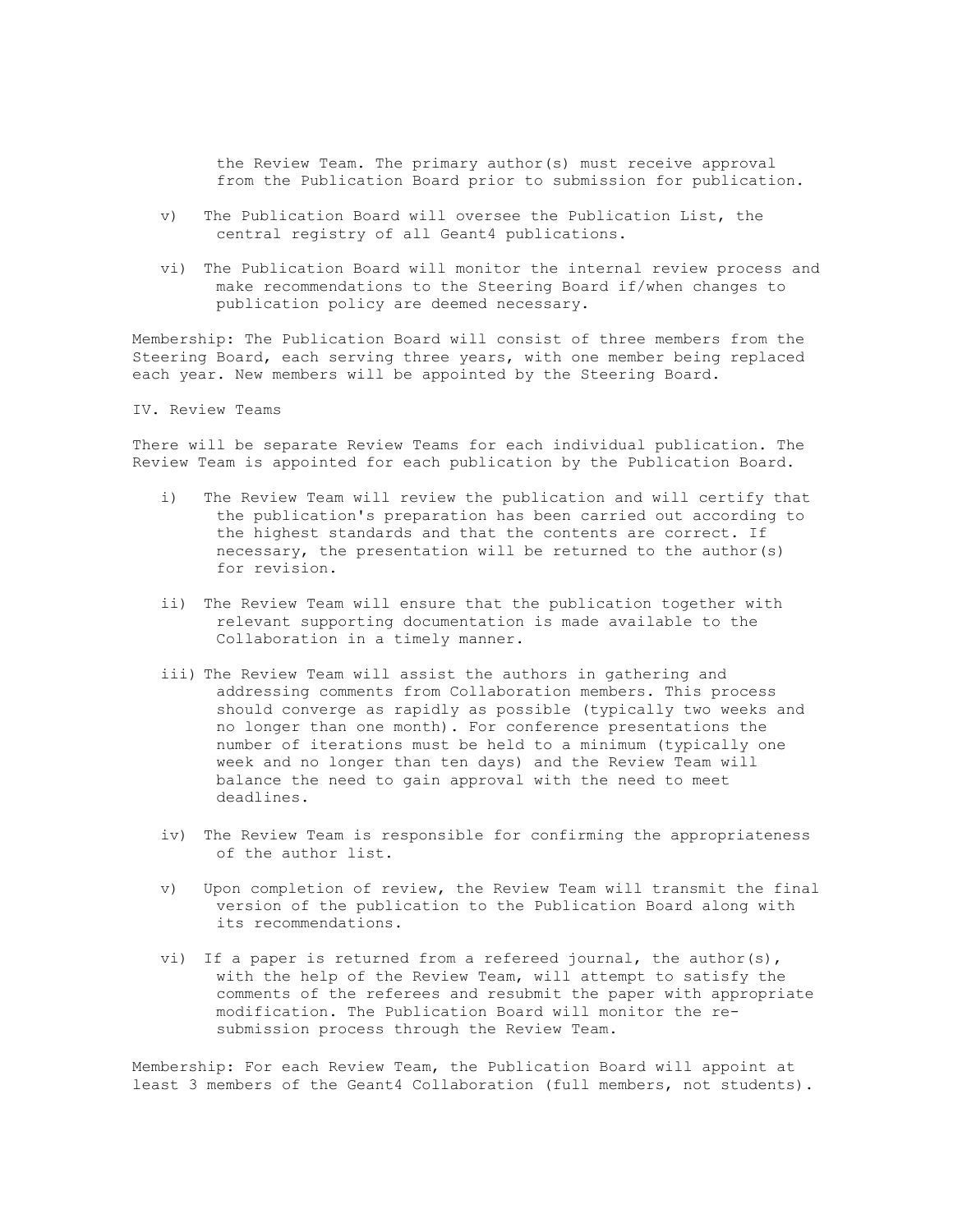For a general publication, the Team shall have members from at least three working groups. For a publication of smaller coverage, the Team shall include at least one member from (each of) the working group(s) from which the publication arose (but shall not include the primary author(s)), and at least one member from outside the working group(s). The Publication Board shall consult with the appropriate working group coordinator(s) for the appointment of reviewer(s).

The members of the Review Team will serve until the publication reaches its final form. Serving as a member of the Review Team is considered a contribution to the Collaboration and is a mandatory duty of every nonstudent collaborator.

V. Authorship

V.1 General Publications

"General Publications" are defined as those that span the work of more than three working groups. The author list on a general publication shall be determined by the following rules.

- i) All Geant4 Collaborators, as determined by the Steering Board, are to be included subject to the following guidelines:
	- a) Inclusion on the author list will normally begin one year after membership starts, and will last for one year after membership terminates. The Steering Board will maintain the records concerning the start and termination dates of individual members. This rule will be applied on the date when the publication is approved for submission by the Publication Board.
	- b) Regardless of the previous guideline, if the publication explicitly contains work performed by a new member or by a former member who has left more than one year ago, he or she must be included in the Author List.
	- c) The Publication Board will handle exceptions to these guidelines and will hear appeals in special circumstances.
- ii) The author list will be alphabetical only, with no lead authors. It will carry, as a header, the phrase: "The Geant4 Collaboration". Published versions of oral presentations will list the speaker first, followed by the phrase: "representing the Geant4 Collaboration" or "on behalf of the Geant4 Collaboration".

V.2 Publications from Smaller Groups

Author lists of all other publications except "General Publications" are governed by the following rules: